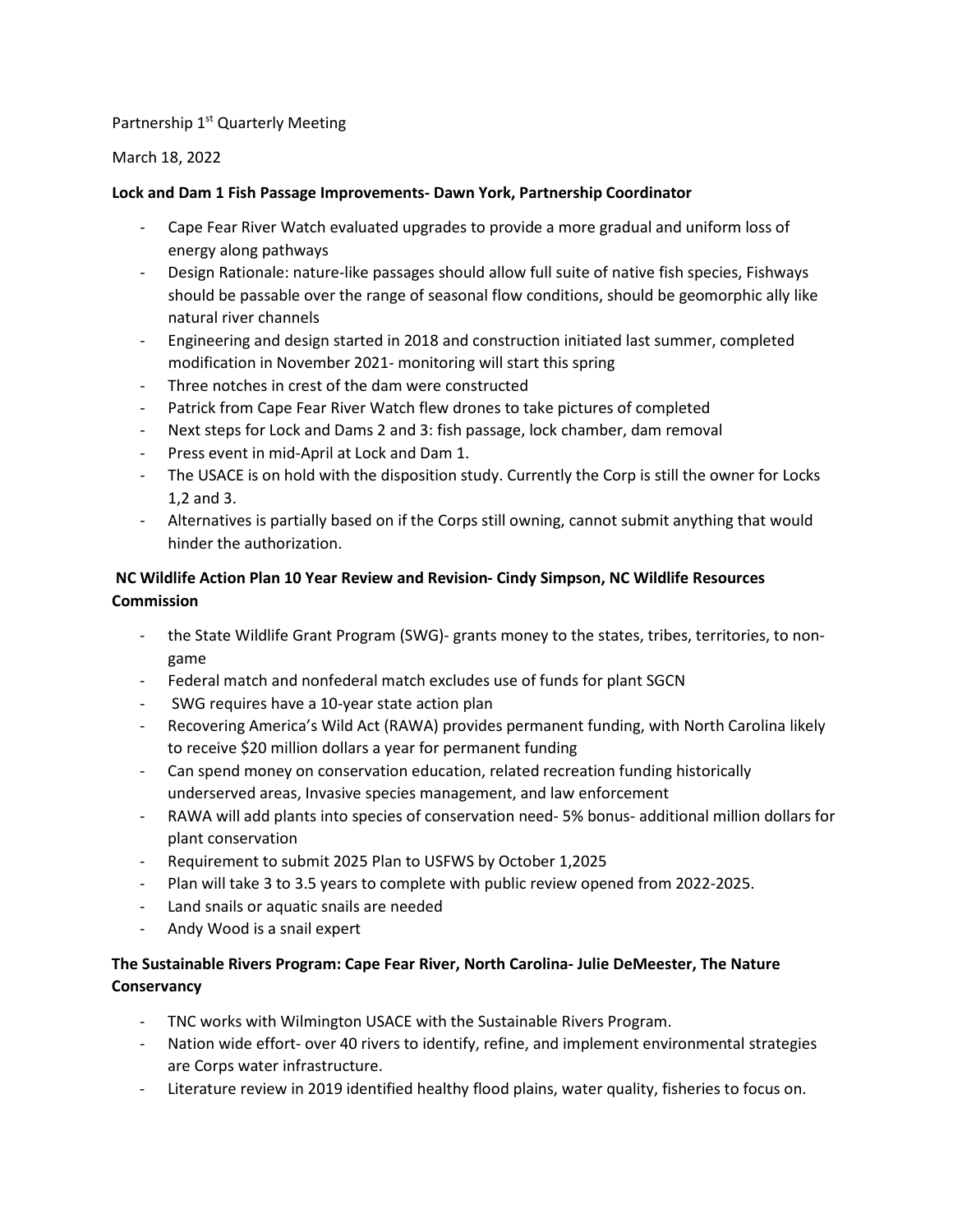- 2019- multi day technical eflow workshop to create prescriptions
- The Crops determined they can conduct pulses out of Jordan to help fish get up stream, miniature pulses to help water quality
- 2021- successful pulse
- Pulses- great tool but not only tool
- 2022 researchers prepping for the season
- How can we get pulses out of Jordan to impact the the lower cape fear river basin?
- Pulses impact for sediment movement such as bedforms and erosion
- Is there communication with downstream utilities/pfas researchers?
- Get notification for pulses

#### **Fish Passage Update (2021/2022)- Aaron Bunch and Troy Farmer, Clemson University**

- uses acoustic telemetry to determine passage success, determine effects of environmental flow, individual covariates (size, sex) influence passage success
- study design: fine-scale movement and passage
- study species- American shad, striped bass, and sturgeon
- HR3 Acoustic array at LD1- 23 total, seven upstream, 13 downstream
- -HR3 array development- welding and creating mooring for HR3 receivers
- Striped bass example- tags ping every 2 seconds, single day movement
- Only 9-12 fish passed last year, but have data of how the fish respond when they are unable to pass
- 2021 results- 41 American shad, 37 striped bass, 5 Atlantic sturgeon during the pulse
- 2022 design: eDNA collections
- Future: tag 53 more American Shad and 21 more Striped Bass, weekly eDNA water collections, coordination with Kyle Rachels for electrofishing

#### **Cape Fear Anadromous Survey-Kyle Rachels, NCWRC**

- For 2 decades, fish assessment has been conducted by NCWRC in the Cape Fear River to understand relative abundance, size structure, age structure, parentage- based tagging,
- American Shad0-Pre rock Arche rapids and post rock Arch rapids- similar catch rates at Lock and Dam 1, but larger catch rates at LD2, LD3
- Striped bass higher CPUE at LD1 and lower CPUE at LD2 and 3
- Between 2015-2019, 353 hatchery stocked phase-1 fish (1-2 inches), 368 (hatchery stoked as phase-11 fish (5-7 inches), 107 (Hatchery) unknown size-at-stocking
- PBT samples are taken below all three dams

#### **eDNA Processing Update – Heather Evans, Ph.D., NC Wildlife Resources Commission**

- Five sampling sites during 2021, March  $15^{th}$  to May  $3^{rd}$  with a total of 114 samples
- eDNA collection includes weekly water samples, water filtering, and eDNA extraction
- No hits during the week of 3/15, but every other week samples at LD1
- Hits at surface in all instances so Van Durn samples not necessary
- Lous Plough developed Shad probe
- 2022 sampling- expanded from 4 to 11 sites, February  $4<sup>th</sup>$  through first week of May with a total of 477 samples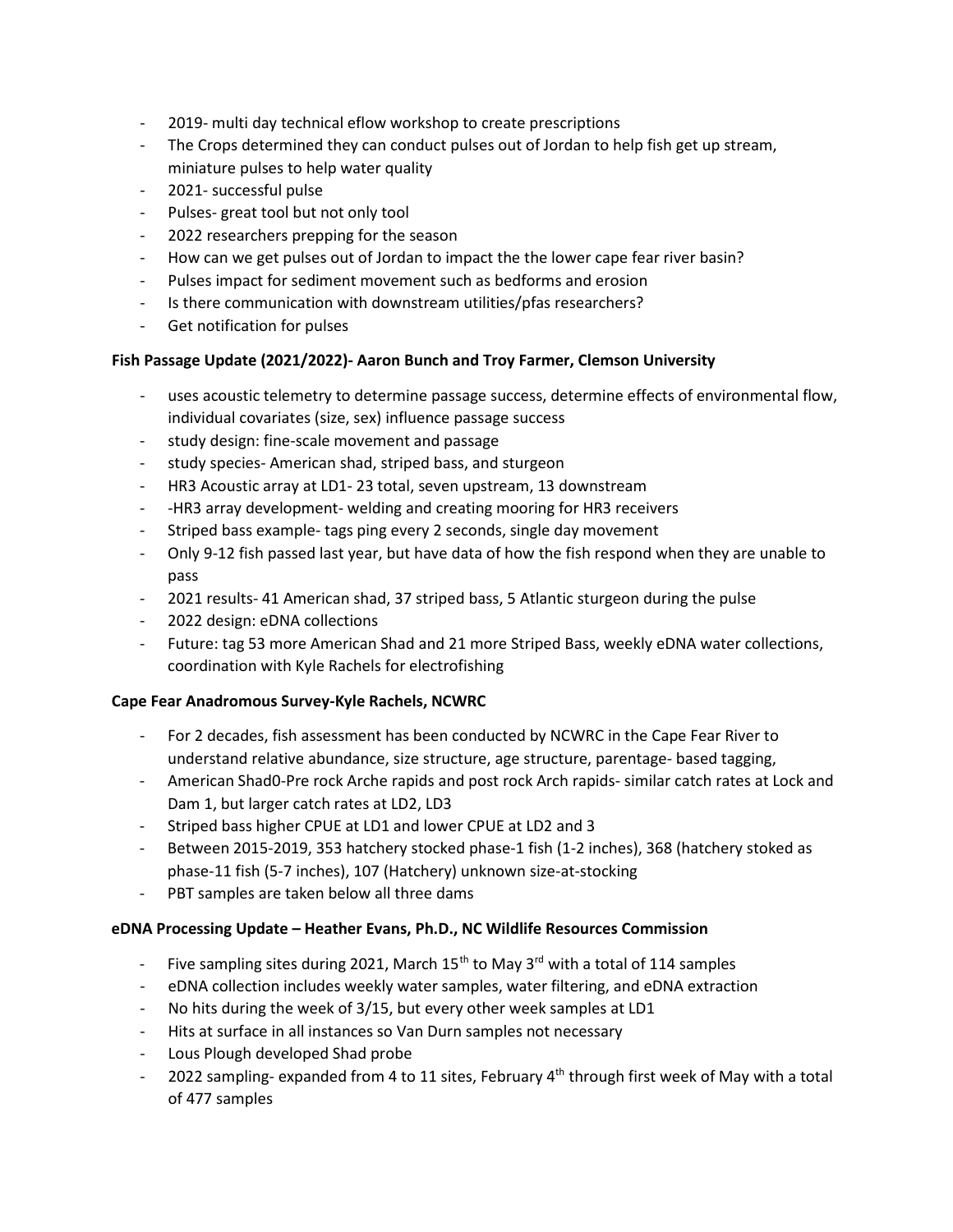## **Striped Bass Fisheries Management Plan/Cape Fear Sustainable Harvest Update – Joe Facendola, NC Division of Marine Fisheries**

- Striped Bass Amendment out for public review
- Striped Bass up for review for allowing harvest.
- DMF recommends keeping the harvest closed to allow stock to repopulate, any harvest during the spawning season may target any fish that make it to the spawning grounds
- WRC would like to see harvest in the system, provide angling opportunities to a hatchery supported stock.
- WRC will continue to stock 150,000 phase 1 fish in 2022

## **Attendance:**

| <b>Justin Dycus</b> | justin.dycus@duke-energy.com  |
|---------------------|-------------------------------|
| Joe Facendola       | joe.facendola@ncdenr.gov      |
| Cindy Simpson       | cindy.simpson@ncwildlife.org  |
| Andy Herndon        | Andy.herndon@noaa.gov         |
| Kyle Rachels        | kyle.rachels@ncwildlife.org   |
| Samantha Marchisin  | smarchisin@moffattnichol.com  |
| Dawn York           | dyork@moffattnichol.com       |
| <b>William Post</b> | postb@dnr.sc.gov              |
| Ellen Waldrop       | waldrope@ndr.sc.gov           |
| Linda Hickok        | linda.hickok@pgnmail.com      |
| Jeremy McCargo      | jeremy.mccargo@ncwildlife.org |
| Jill Deaney         | jill.deaney@cfpua.org         |
| Will Spoon          | will.spoon@tnc.org            |
| Jennifer Alford     | jennifer.b.alford@gmail.com   |
| <b>Todd Mathes</b>  | Todd.Mathes@ncdenr.gov        |
| Anne Deaton         | anne.deaton@ncdenr.gov        |
| <b>April Boggs</b>  | april.boggs@ncwildlife.org    |
| <b>Fred Tarver</b>  | fred.tarver@ncdenr.gov        |
| Luther Aadland      | lutherjulieriver@gmail.com    |
| Fritz Rohde         | fritz.rohde@noaa.gov          |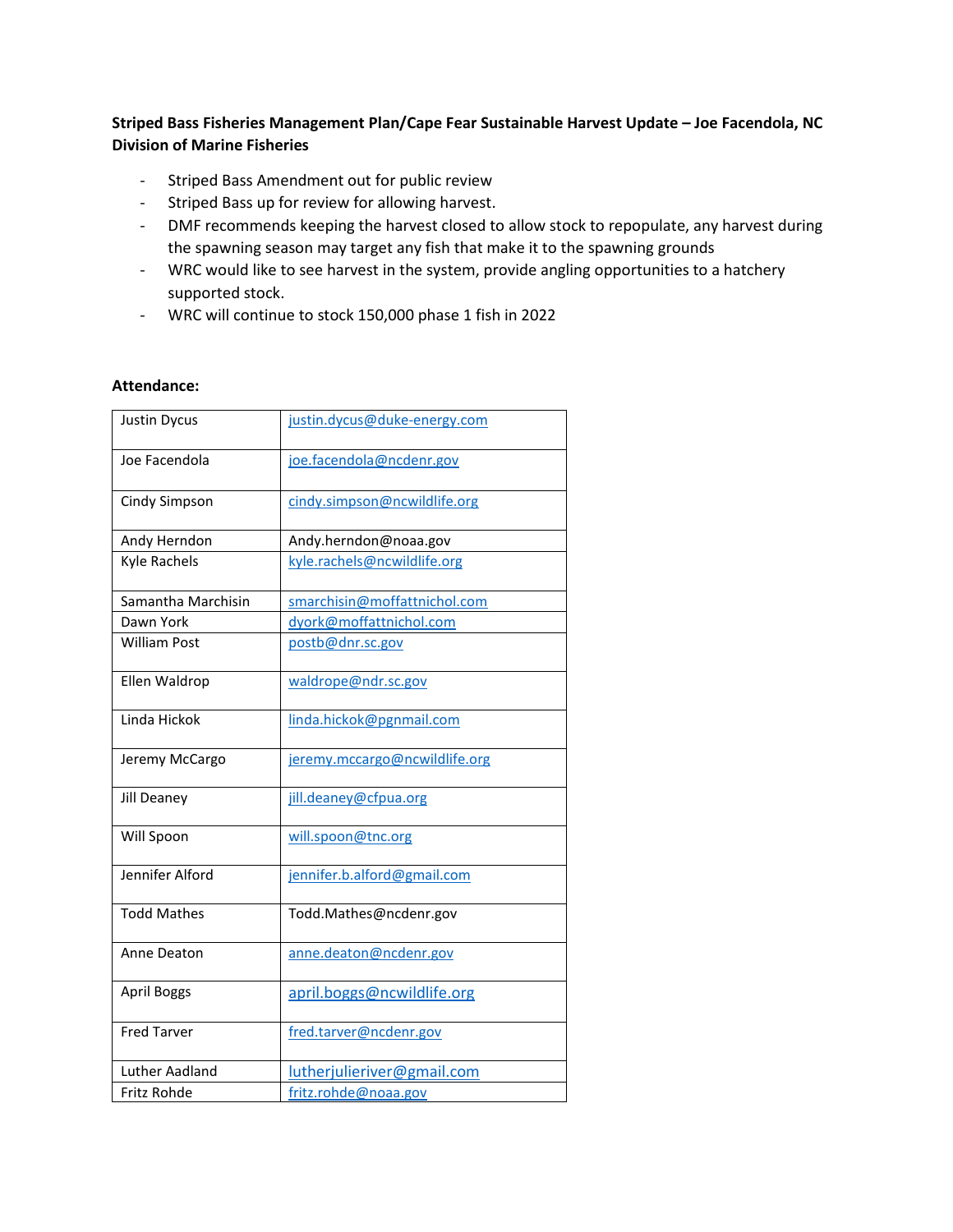| Jimmy Johnson             | jimmy.johnson@ncdenr.gov            |
|---------------------------|-------------------------------------|
| Narcisa Pricopen          | pricopen@uncw.edu                   |
| Tonya Bonitatibus         | riverkeeper@savannahriverkeeper.org |
| Peter Raabe               | praabe@americanrivers.org           |
| Brena Jones               | brena.jones@ncwildlife.org          |
| Maya Miller               | cfra@cfra-nc.org                    |
| Dana Matics               | dana.l.matics@usace.army.mil        |
| <b>Heather Evans</b>      | heather.evans@ncwildlife.org        |
| Melanie Harris            | melanie.harris@noaa.gov             |
| Madi Polera               | mpolera2@ncsu.edu                   |
| Sarah Braman              | sarah.braman@townofcary.org         |
| Debbie Crane              | dcrane@tnc.org                      |
| Chris Stewart             | chris.stewart@ncdenr.gov            |
| Julie Demeester           | julie.demeester@tnc.org             |
| Aaron Bunch               | ajbunch@g.clemson.edu               |
| Mark Vanderborgh          | mark.vanderborgh@ncdenr.gov         |
| Dana Sargent              | dana@cfrw.us                        |
| <b>Howard Schnabolk</b>   | howard.schnabolk@noaa.gov           |
| <b>Troy Farmer</b>        | tmfarme@clemson.edu                 |
| <b>Chance Lambeth</b>     | chance.lambeth@mail.house.gov       |
| Leigh Ann<br>Hammerbacher | Ihammerbacher@triangleland.org      |
| Nora Deamer               | nora.deamer@ncdenr.gov              |
| Kimberlee<br>Harding      | kimberlee.harding@ncdenr.gov        |
| <b>Natalie Davis</b>      | ndavis@uniqueplacestosave.org       |
| Lawrence Cahoon           | cahoon@uncw.edu                     |